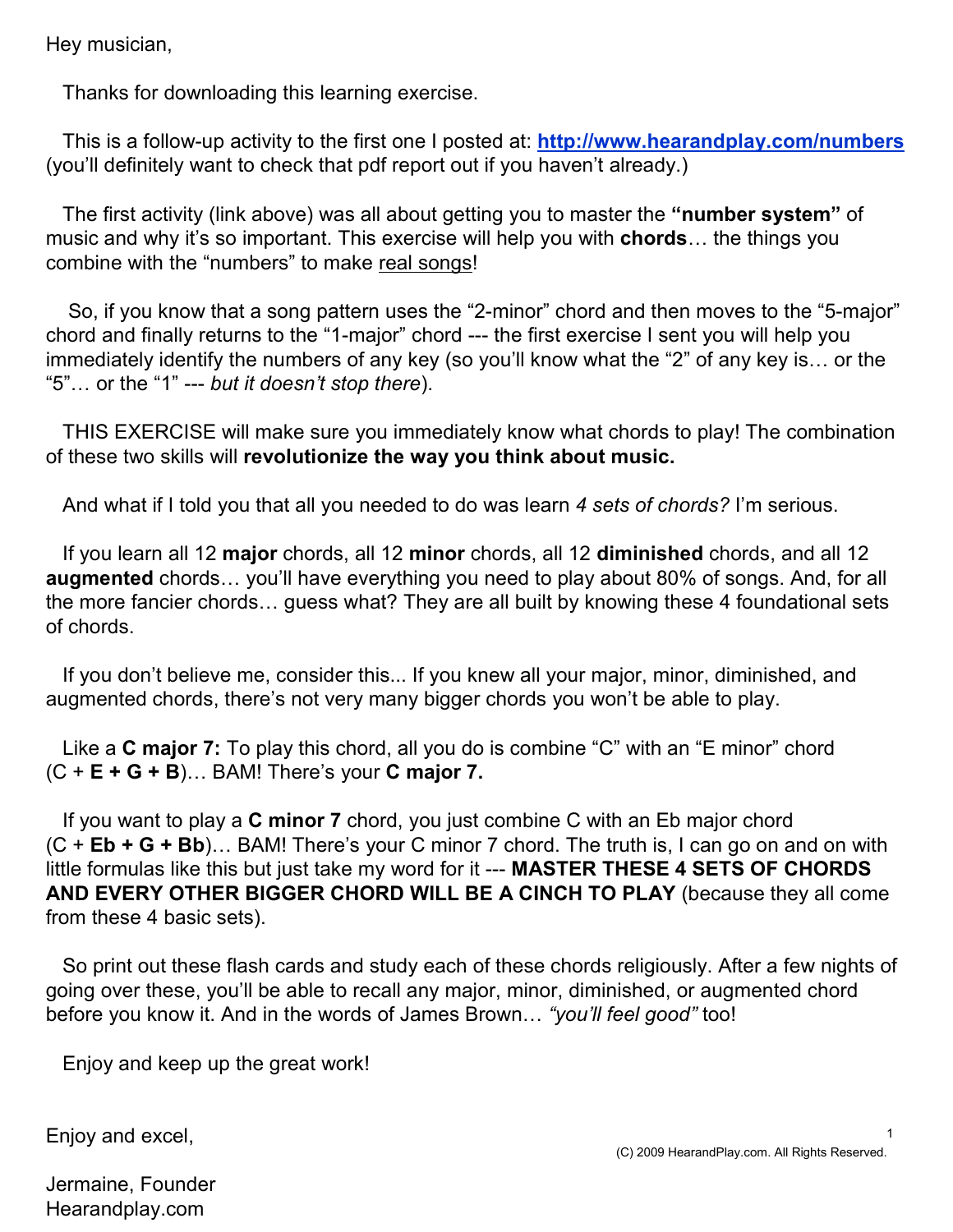## INSTRUCTIONS

- 1) Basically, these are flash cards. I've placed the questions on one page and the corresponding answers on the very next page. For your convenience, I've put little numbers in the upper left corner so you can match up the right questions with the right answers. They will have the same unique number (if the question has a "1" on it but the answer has a "2," then you've paired up the wrong flash cards). You'll see what I mean once you look at them.
- 2) If you're familiar with printing double-sided pages, you may want to first start by printing the odd number pages. You can do this in the "PRINT MENU" right before you print this document. Tell the printer to only print ODD-numbered pages (that means, pages 1, 3, 5, 7, and so forth). Then, once those pages have printed, put them back in your printer and print the EVEN-numbered pages on the other side (pages 2, 4, 6, 8, etc). Make sure to put the paper in the correct way. Every printer does this differently but you'll figure it out (I have full confidence in you). The ink may show through lighter paper so you may want to use thicker paper or try step #3 instead.
- 3) If you just can't print double-sided copies or you find the ink is showing through the paper (which causes you to see the answer and "CHEAT"), simply print every page separately. Then staple or glue the answer pages to the back of the question pages. Then simply cut them out and you should have flash cards that are ready to go!
- 4) EXTREMELY IMPORTANT: I don't want you learning the wrong chords so make sure the little *number id* in the top left matches for the question AND the answer. If it doesn't, you've done something wrong and will be quizzing yourself with the WRONG answers. That's a big no-no!
- 5) Enjoy yourself! Have fun! Learn these foundational chords!

2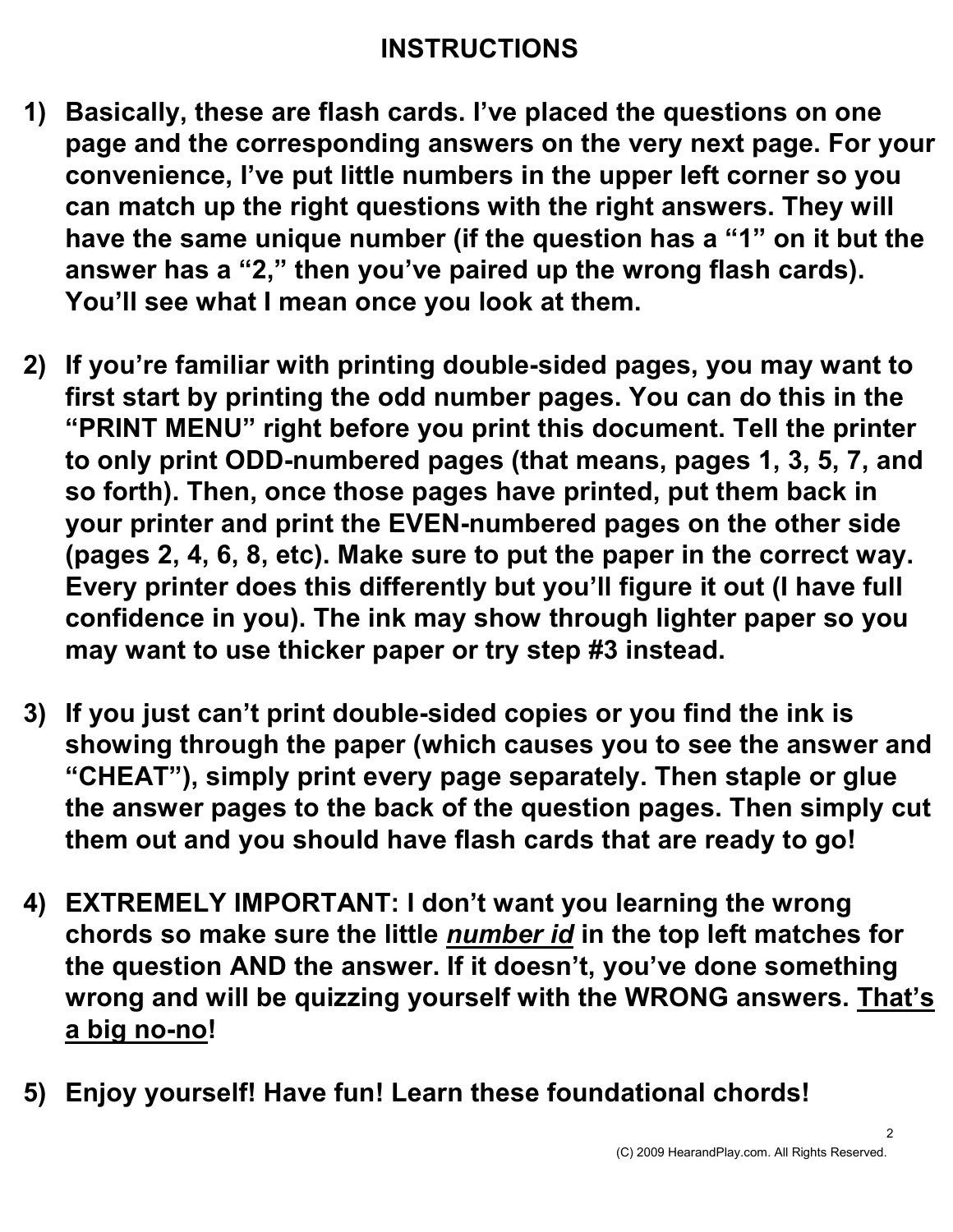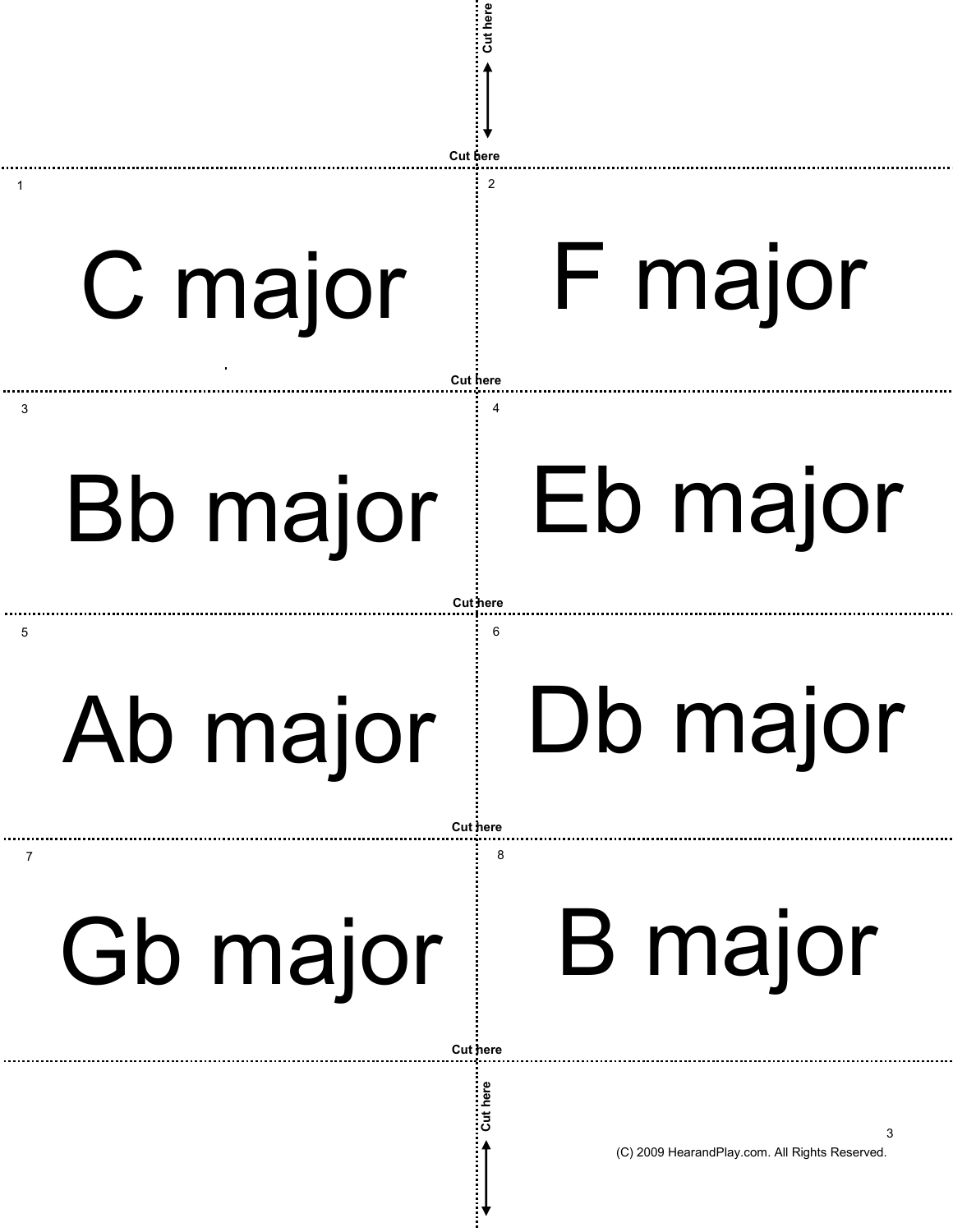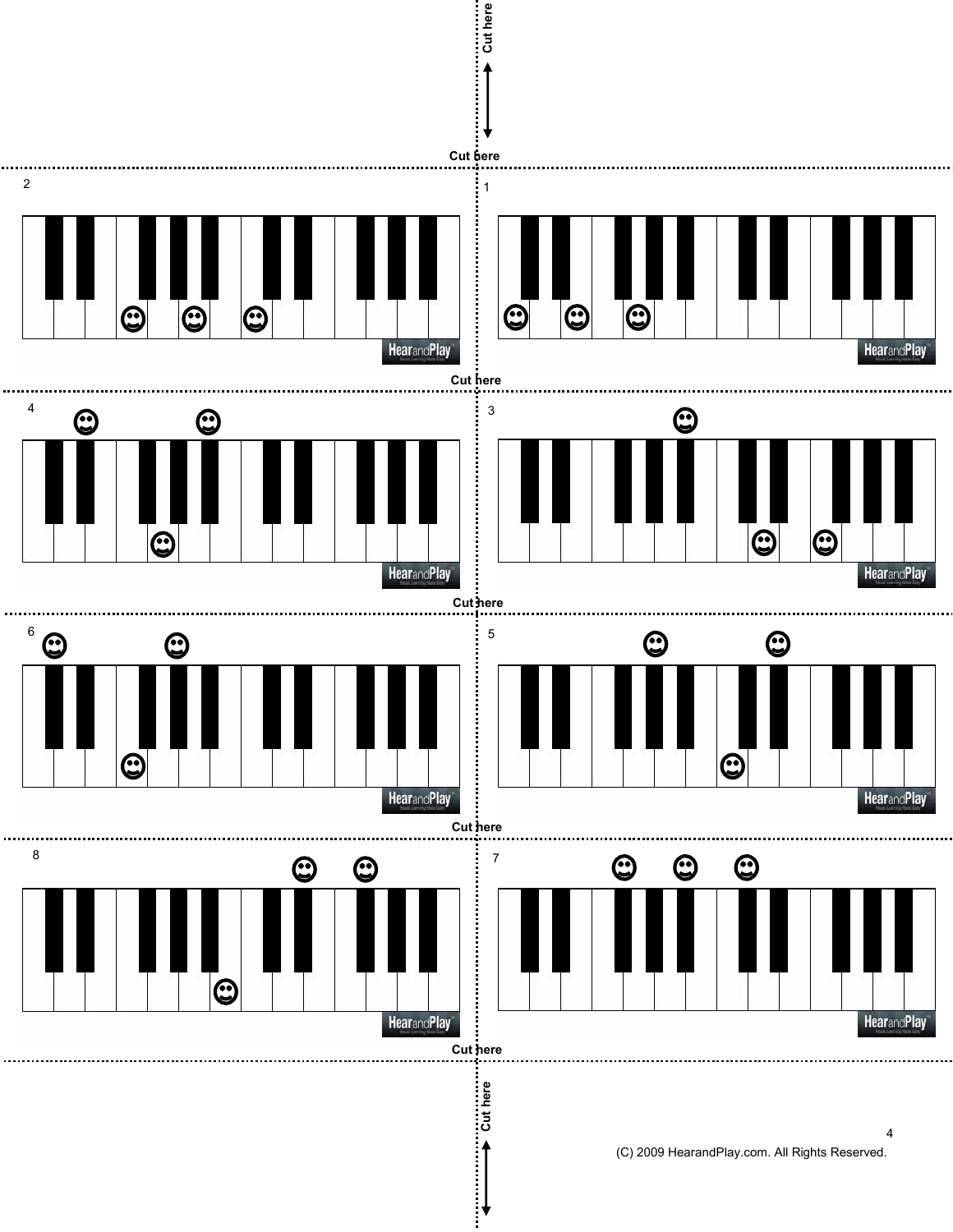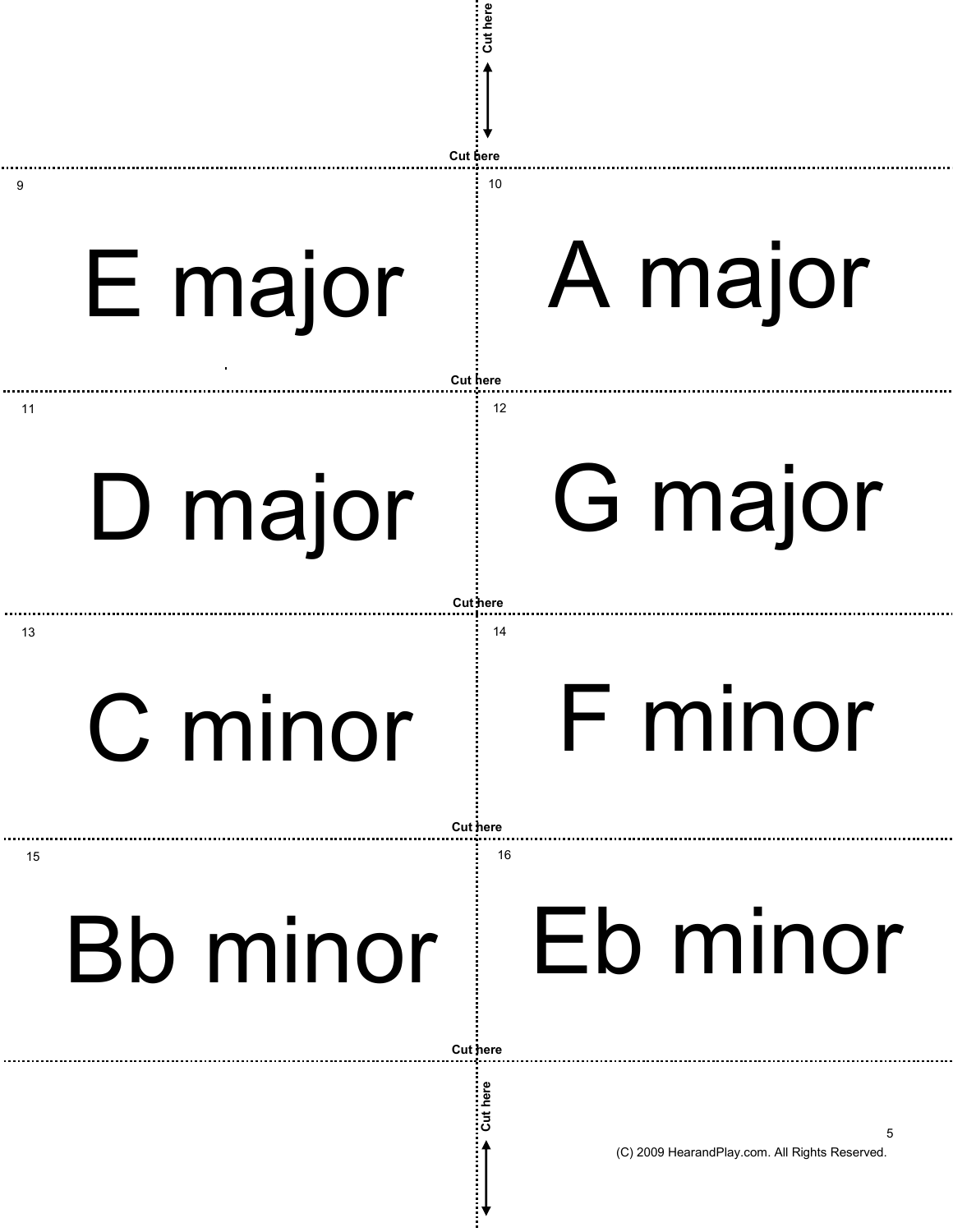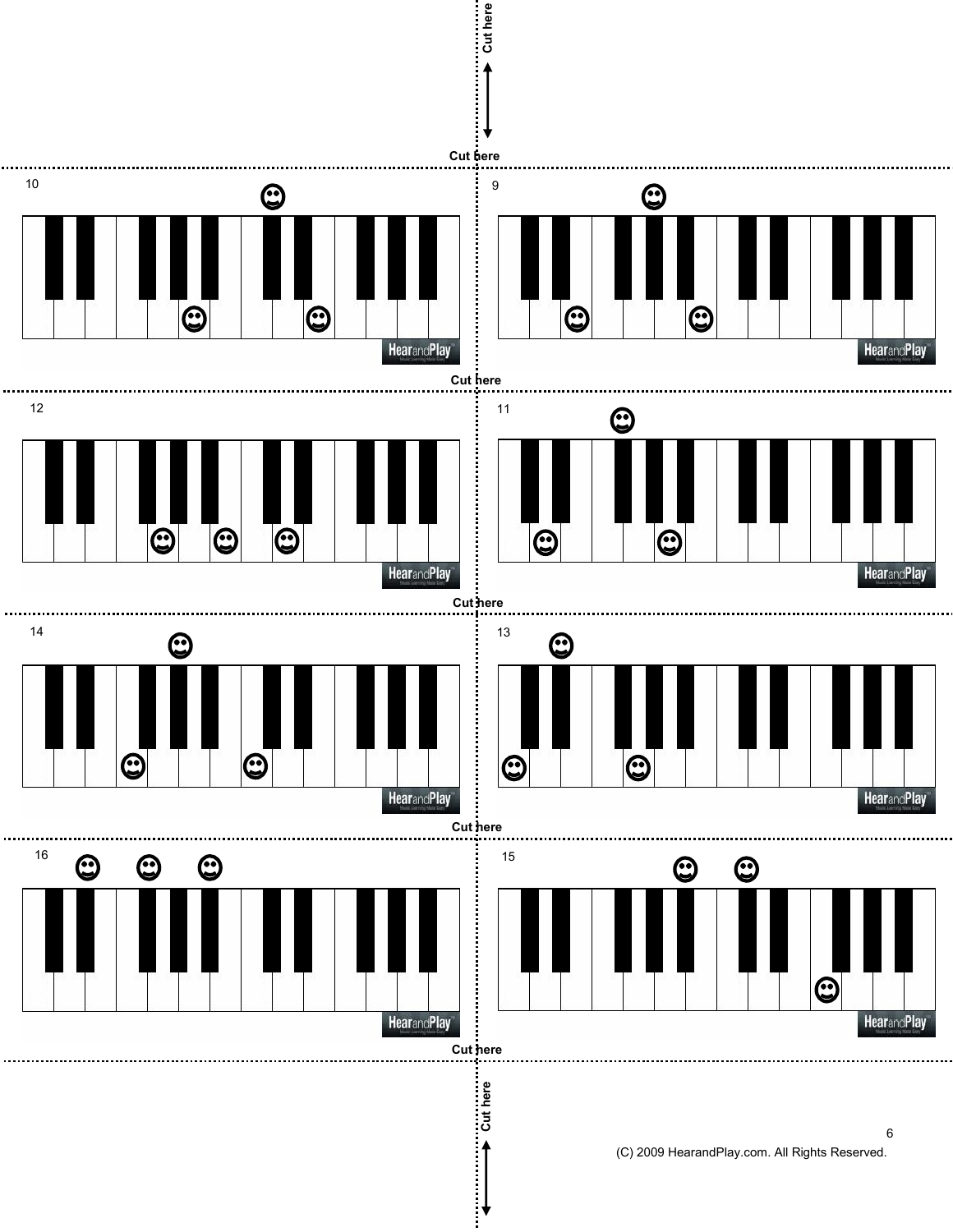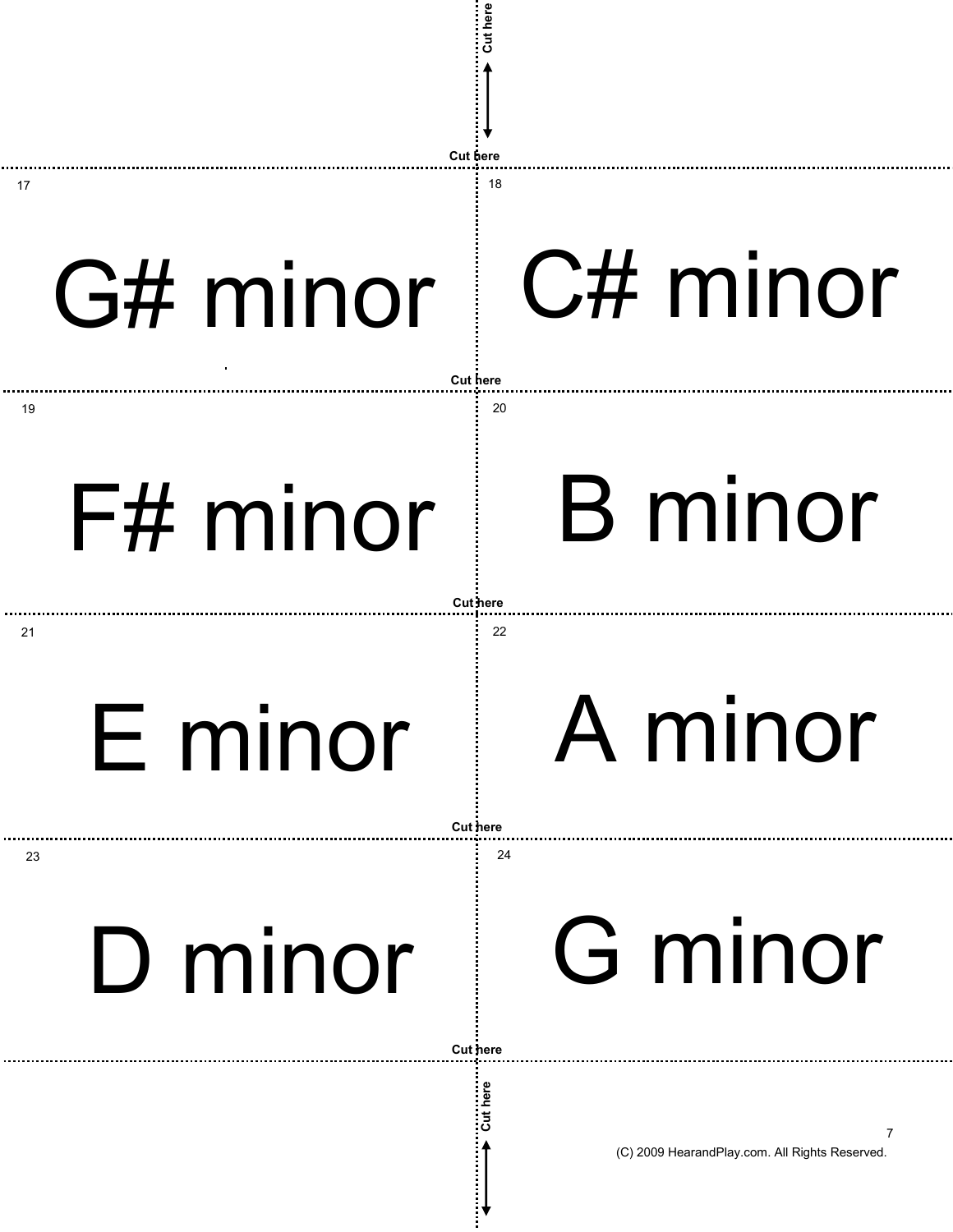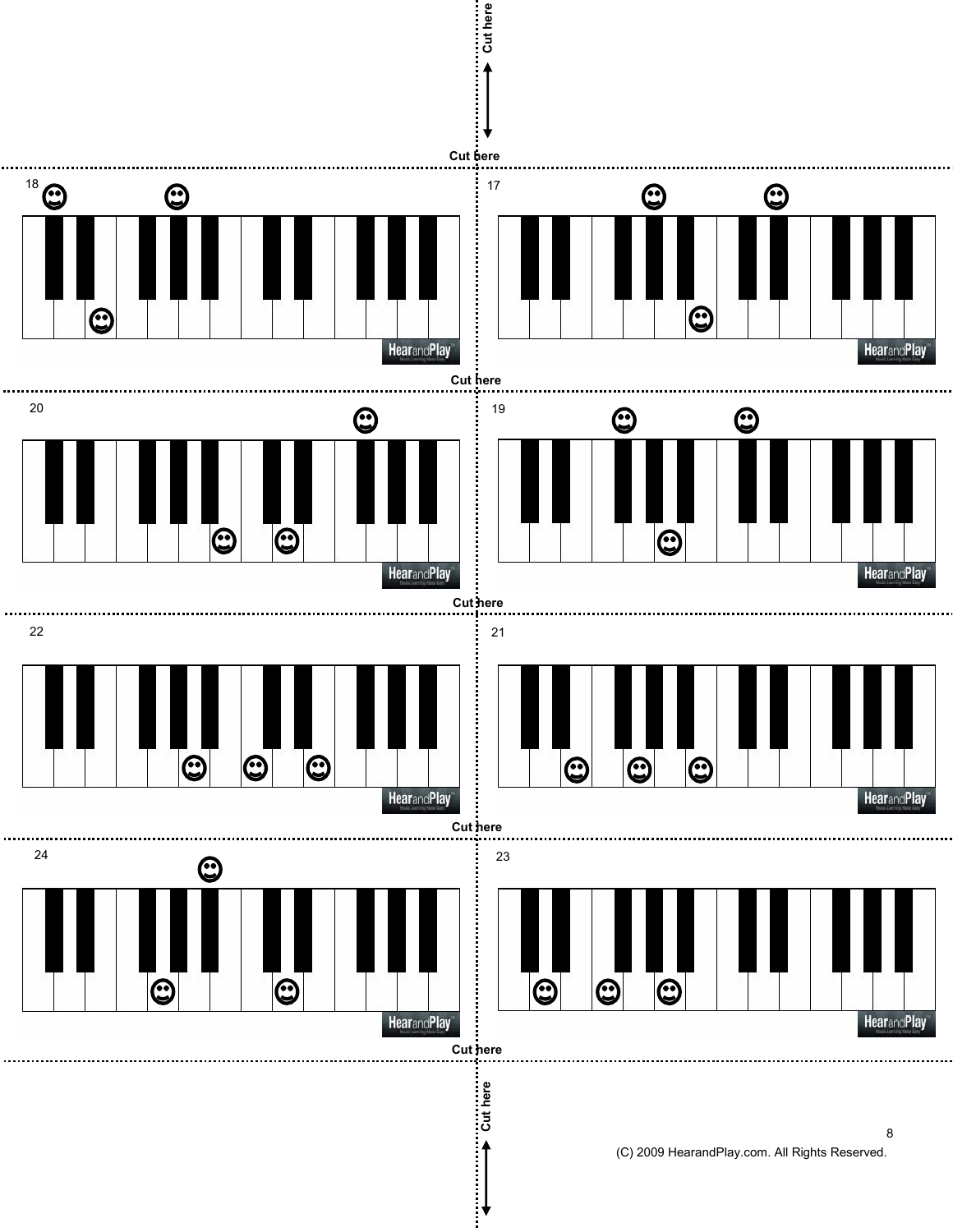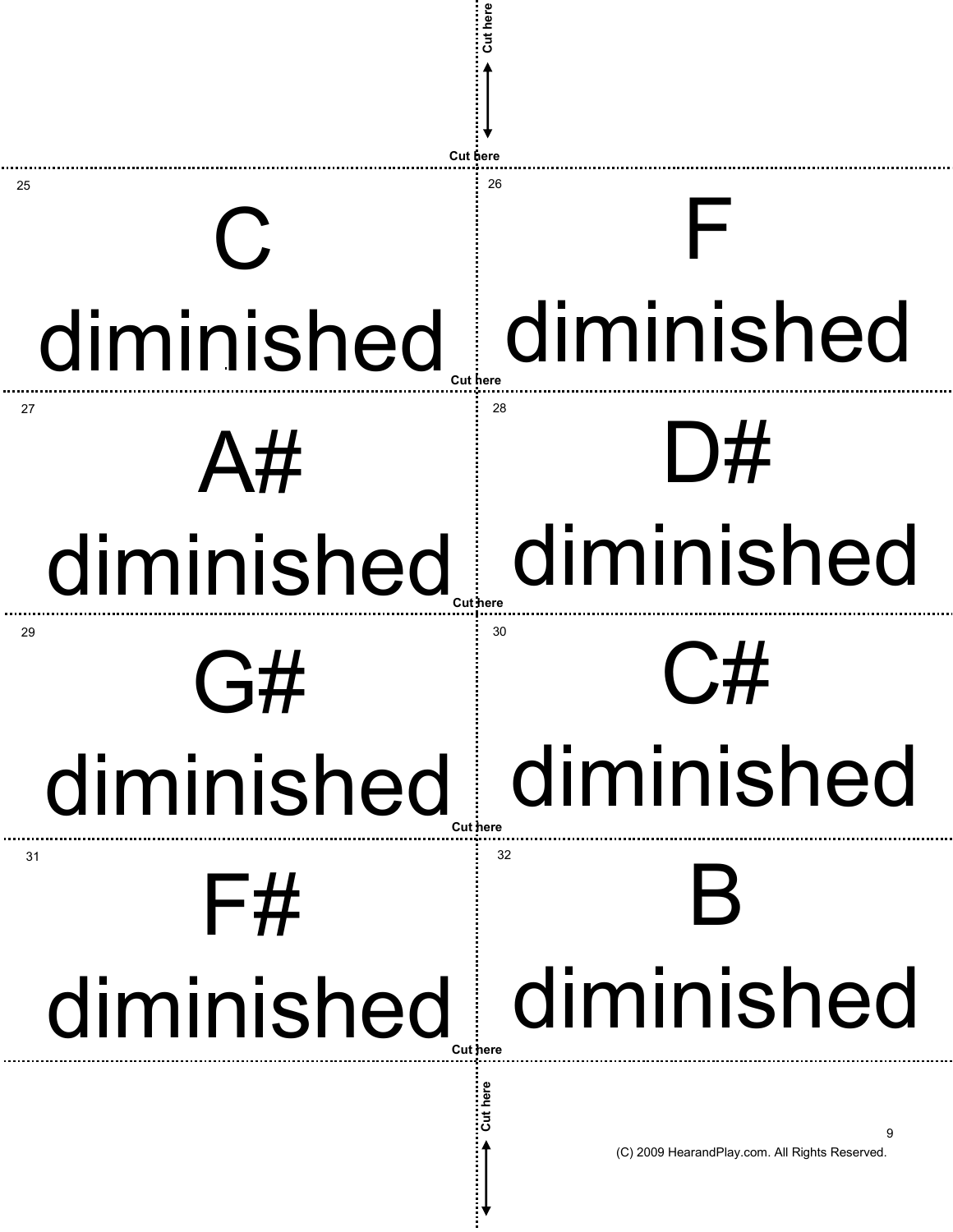

<sup>(</sup>C) 2009 HearandPlay.com. All Rights Reserved. 10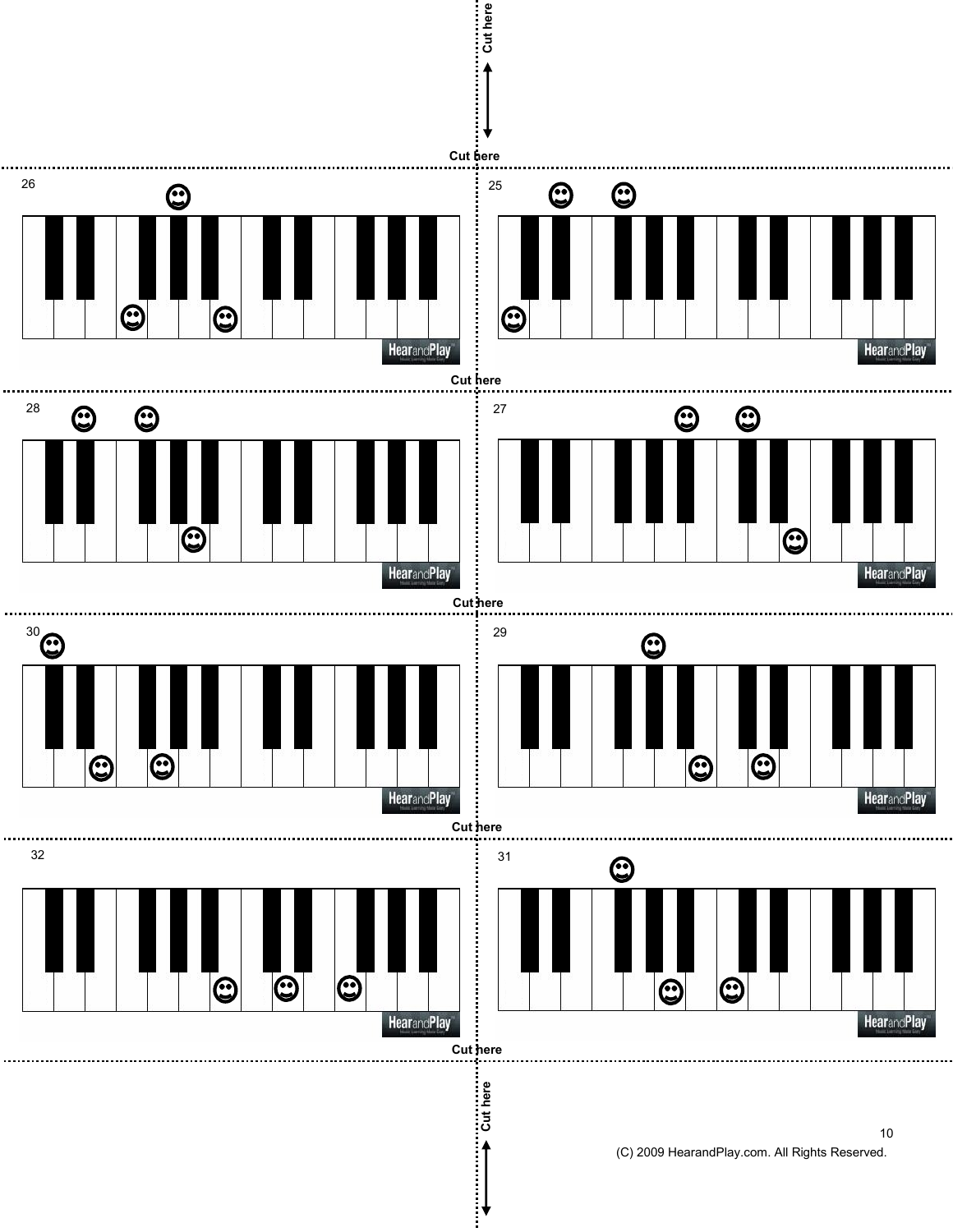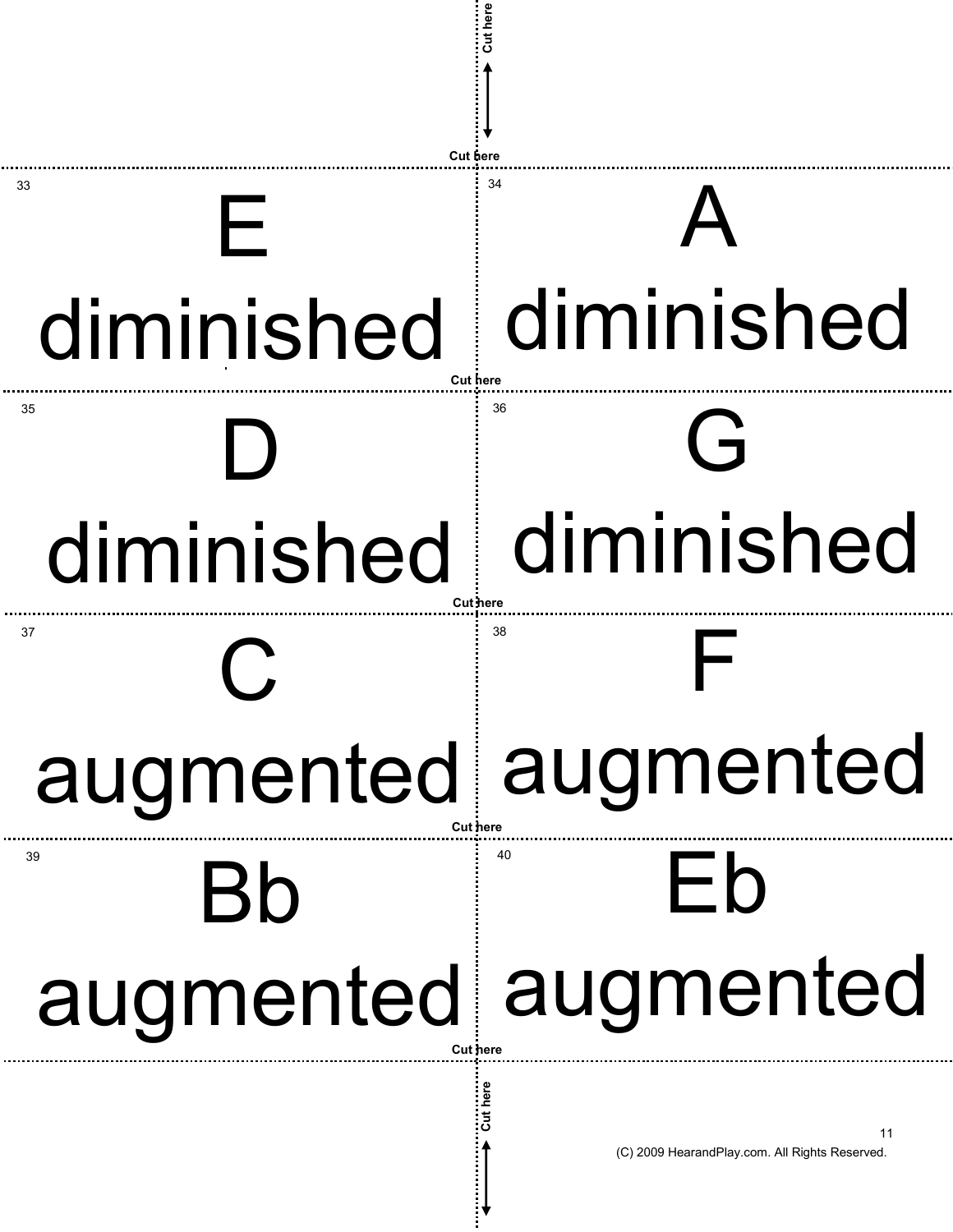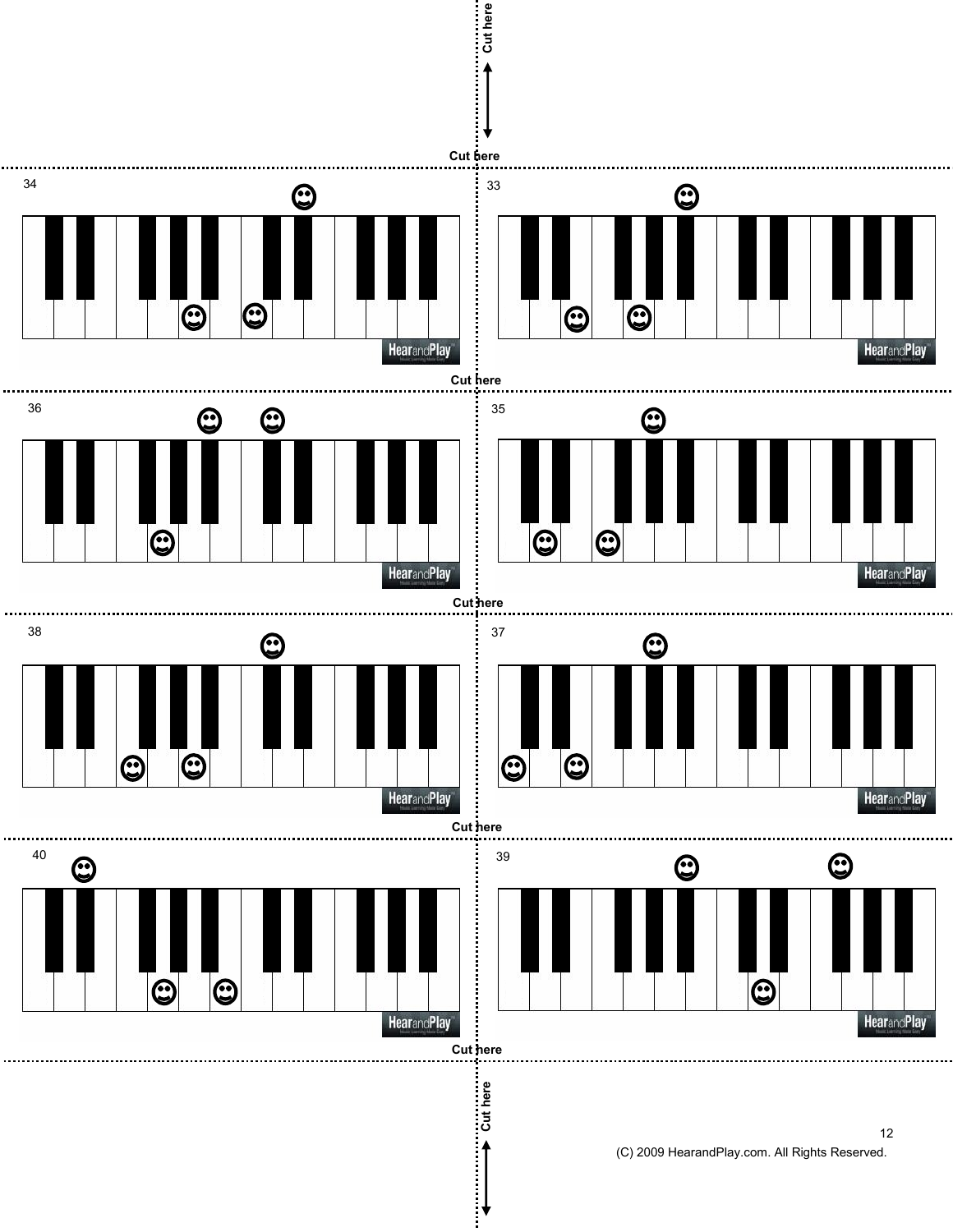